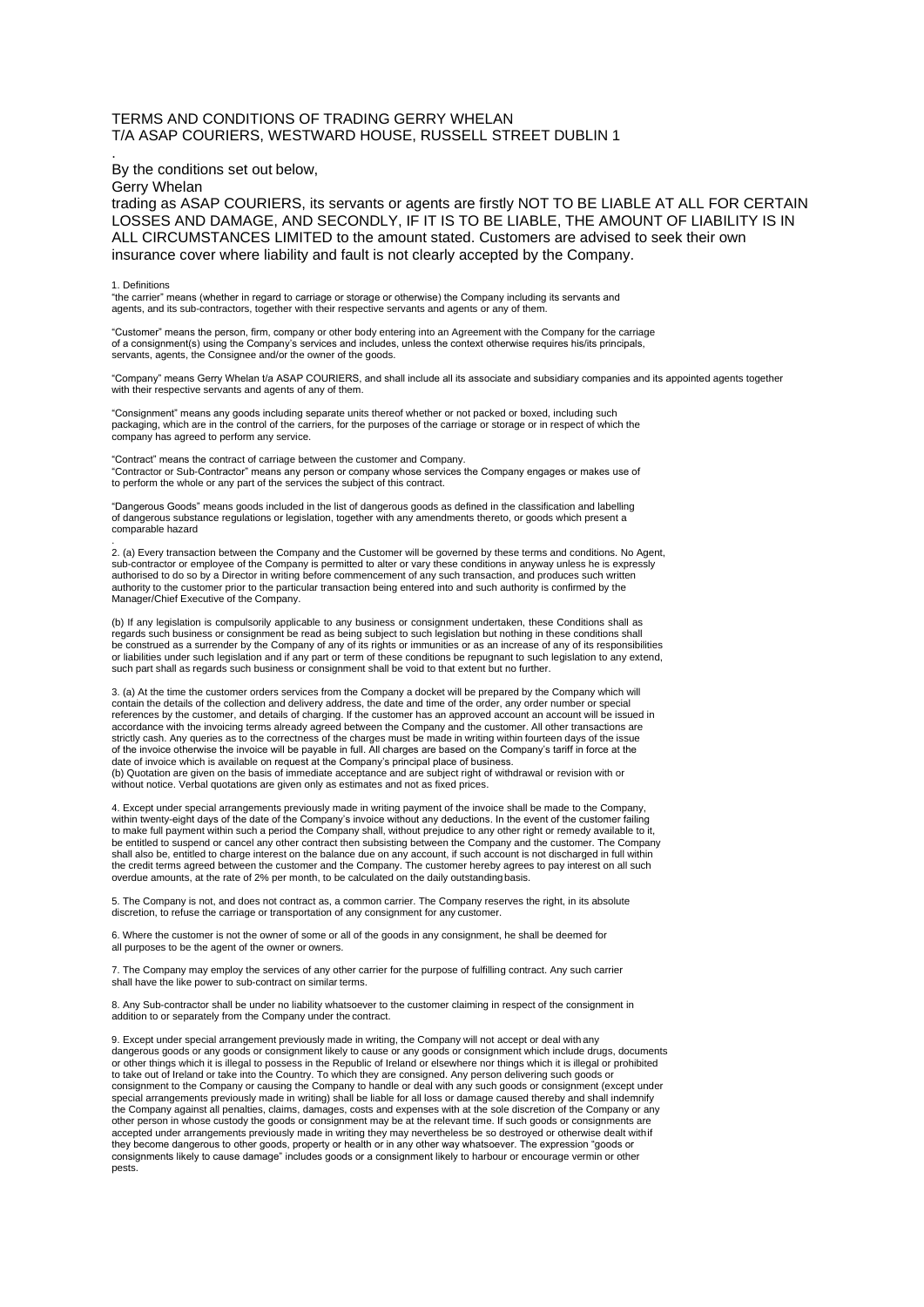10. Except under special arrangements previously made in writing, the Company will not accept or deal with bullion,<br>currency, coins, precious stones, jewellery, valuables, antiques, pictures, fragile objects, livestock or the carriage of which would contravene the exclusive privilege of An Post. Should any person nevertheless deliver any such goods in consignment to the Company or cause the company to handle or deal with any such goods otherwise than under special arrangements previously made in writing the Company shall be under no liability whatsoever for or in connection with and damage to the said goods however caused.

11. SUBJECT TO THE TERMS OF CONDITION 13 HEREUNDER.

(i) The Company shall be responsible for any loss of or damage to a consignment or any part thereof, or for any nondelivery or mis-delivery if it is proven that the loss, damage, non-delivery or mis-delivery occurred whilst the consignment<br>was in the actual custody of the Company and under its control and that such loss, damage, non-de was due to the willful neglect of default of the company or its servants, or agents.

(ii) The Company shall only be liable for any non-compliance or mis-compliance with instructions given to it if it is proven<br>that the same was caused by the willful neglect of the Company or its servants.

12. The Company has no precise knowledge of the nature, contents, or value of any consignment carried or stored and<br>cannot obtain insurance therefore. NOTWITHSTANDING, ANYTHING CONTAINED HEREIN THE LIABILITY OF THE COMPANY RESPECT OF ANY ONE CONSIGNMENT SHALL BE IN ANY CASE BE LIMITED TO THE SUM OF €75.00 (SEVENTY-FIVE EURO) (UNLESSOTHERWISE AGREED IN ADVANCE BETWEEN THE CUSTOMER AND THE COMPANY).

13. The customer shall keep the Company indemnified against all claims or demands whatsoever made in excess of the liability of the Company under these Conditions of Trading in respect of any loss, damage or injury, except if caused by the negligence of the Company, its servants, agents or subcontractors.

14. In any event the Company shall be discharged from all liability for loss, damage, non-delivery or miss-delivery<br>(however caused) of a consignment or part thereof unless notice be received in writing within fourteen day when the consignment should have been delivered.

15. The Company accepts no liability for damage caused to a consignment due to improper or insufficient packaging.

16. A consignment accepted by the Company for carriage may be carried by such means of transport and by such route<br>as the Company thinks fit and these conditions shall apply by whatever means or route the consignment is ca term "courier service" shall not be taken to mean that the goods are necessarily accompanied at all times.

17. (a) Transit shall commence when the consignment is handed to the Company/Contractor.

(b) Transit shall end when the consignment is either:

(i) Tendered at the usual place of delivery at the consignee's address.

(ii) Returned to the Sender's customer's address if known (as appropriate) in which case the customer will be responsible for the return charges.

(iii) If the Sender's or Consignee's address is not known, and cannot be immediately ascertained, at the expiration for one clear day after the arrival of the consignment at the place to which it was intended that they be consigned.

18. Where the Company is unable for whatever reason to deliver a consignment to the consignee or as the customer may order or where by virtue of Clause 18 (b) or (c) hereof transit is deemed to be at an end, the Company may sell the goods and deduct from the proceeds of sale all proper charges and expenses in relationto the sale, carriage and storage of such goods. PROVIDED THAT the Company shall do what is reasonable in the circumstances to obtain the value of the consignment.

19. The Company/Contractor shall if so required, sign a document prepared by the sender acknowledging the receipt of<br>a consignment but no such document shall be evidence of the condition or of the correctness of the declar quantity or weight of the consignment at the time it was received by the Company/Contractor.

20. Where "carriage forward" consignments have been accepted by the Company the customer shall pay all the charges if the consignee fails to pay on delivery or demand according to the prior arrangements.

21. Any time given by the Company for delivery of goods is given as an estimate only and shall not be a term of the contract between the Company and the customer and thus any delay in delivery shall not constitute a breach of such contract. Whilst every endeavor will be made to meet such estimates the Company reserves the right to amend the given<br>time without prior notification. Without prejudice to the aforesaid, delivery may in any event be delaye cancelled without liability on the part of the Company in the vent of industrial act ion, inability to obtainservices, any alteration in the part of the customer's requirements, Government intervention, transport requirements, always delays, Act of God, war, civil disturbance or any other cause beyond the direct control of the company. In addition the deterioration, or evaporation of the consignment or any part thereof) costs or penalties incurred or suffered by the consumer as a result of the Company's inability or failure for any reason to meet specified delivery times.

22. (i) The Company shall be under no obligation to provide any plant, power, or labour other than the Company's driver/despatch rider(s) for the purpose of loading or unloading at a sender's or consignee'spremises.

23. The Company shall have a general lien against the customer and/or the owner of any goods or consignment for any monies howsoever due from such customer and/or the owner of the Company. If all such monies, charges or expenses are<br>not paid in full within twenty-eight days from the date upon which the Company first gives notice of the to the customer and/or the owner of the consignment, the said consignment or any part hereof may be sold and the proceeds of sale applied in or toward the satisfaction of such monies, charges or expenses and all costs incurred by the<br>Company in relation to the exercise of the Company's lien and the sale. The Company shall upon accoun customer and/or owner for the balance remaining (if any), be discharged from all liability whatsoever in respect of the goods or consignment.

24. The customer hereby authorise the Company (but the Company shall be under no obligation) to advance any duties, taxes or charges and to make any disbursements, in respect of the consignment, shall be jointly and severally liable for<br>reimbursement thereof. The Company shall not be under any obligation to incur any expenses or to make connection with the forwarding of the consignment except against payment by the customer. If it is necessary to make<br>customs, consular or other like entries of the consignment at any place of consignment shall be deemed to fines arising from any inaccuracy or omission of all of any descriptions, values and other particulars furnished to the Company.

25. The Company is not competent to give advice with respect to the provisions of any statute, order, ordinance or other<br>governmental regulation of whatsoever type or kind or represent or advise that an action by it or on prepared to exercise the diligence generally shown by persons who carry on the business of giving advice of the kind herein<br>before referred to. The Company is not acquainted with this standard or capable of complying with appreciation of the nature and magnitude of the loss which the customer may sustain if the acts of the Company do not comply with such provisions.